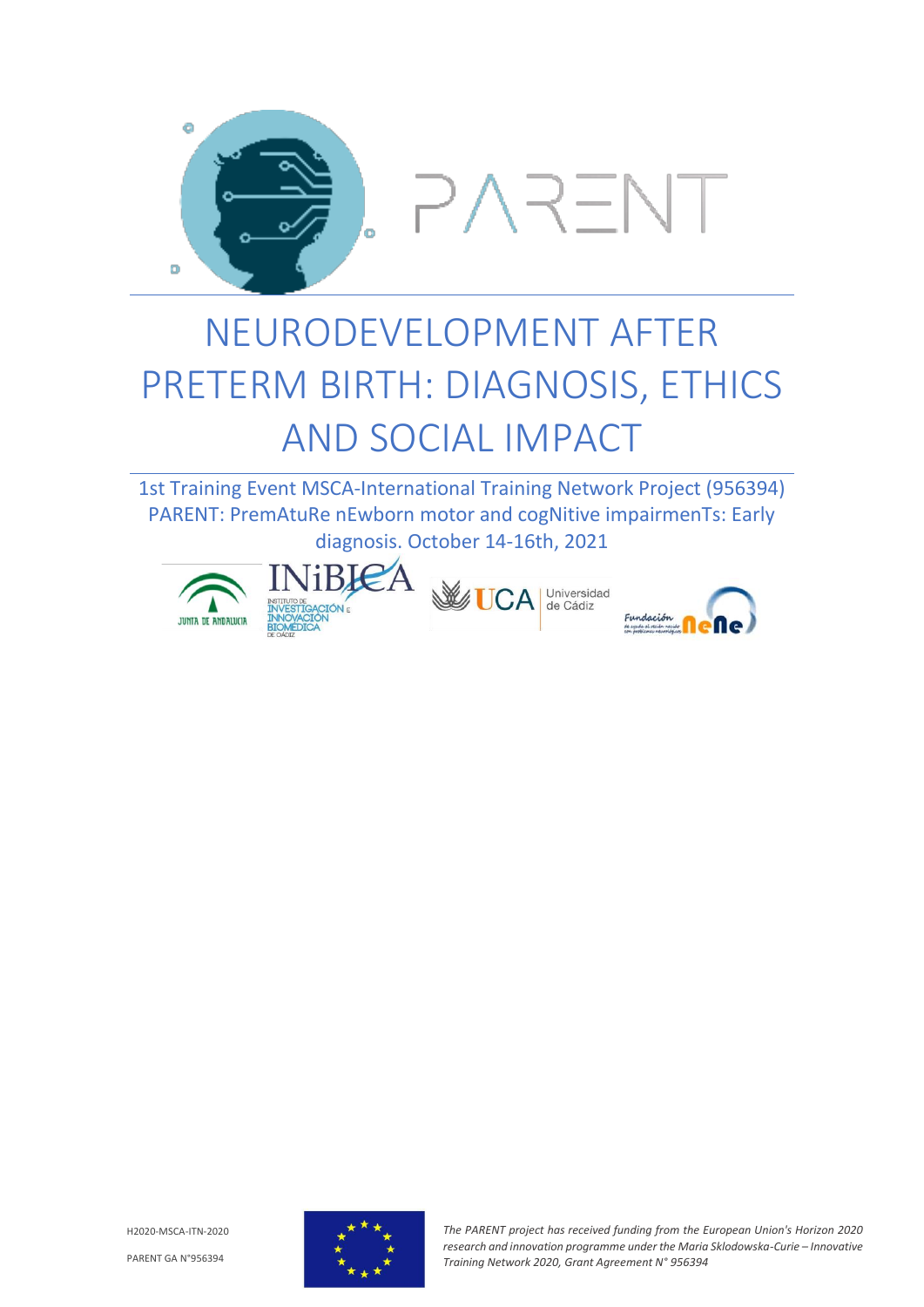



## Program

## October 14-16th, 2021

| Octobe<br>r 14 th  | <b>Clinical aspects of preterm birth</b>                                                                                                                                                                                                                                                                                                                                                                 |
|--------------------|----------------------------------------------------------------------------------------------------------------------------------------------------------------------------------------------------------------------------------------------------------------------------------------------------------------------------------------------------------------------------------------------------------|
| $8:45-$<br>9:30    | Openings:<br>Marco Deriu Project PARENT coordinator<br>$\bullet$<br>Manuel Rosety Rodríguez. Dean of Cadiz University School of Medicine.<br>$\bullet$<br>Sebastián Quintero Otero. Puerta del Mar and San Carlos Hospitals<br>$\bullet$<br>Director.<br>Managing<br>María Jesús Mosquera Díaz. Vice Rector for Science and Technology<br>$\bullet$<br>Policy. University of Cádiz. President of INiBICA |
| $9:30-$<br>10:00   | The PARENT project: an overview. Marco Deriu, PARENT Coordinator.                                                                                                                                                                                                                                                                                                                                        |
| $09:50-$<br>10:30  | Brain injury in the preterm infant.<br>(Isabel Benavente-Fernández; Hospital Puerta del Mar, Cádiz, Spain)                                                                                                                                                                                                                                                                                               |
| $10:30-$<br>11:00  | Coffee break                                                                                                                                                                                                                                                                                                                                                                                             |
| $11:00 -$<br>11:45 | Brain development and brain injury in newborns with congenital heart disease<br>(Gianluigi Perri; Ospedale Pediatrico Bambino Gesù, Rome, Italy)                                                                                                                                                                                                                                                         |
| $11:45-$<br>12:30  | Cerebral palsy in preterm and term born children (Els Ortibus; UZ Leuven;<br>Belgium)                                                                                                                                                                                                                                                                                                                    |
| $12:30 -$<br>13:15 | 9 PhD presentations (5 min each)                                                                                                                                                                                                                                                                                                                                                                         |
| $13:15-$<br>15:00  | Lunch break                                                                                                                                                                                                                                                                                                                                                                                              |
| $15:00 -$<br>15:30 | 6 PhD presentations (5 min each)                                                                                                                                                                                                                                                                                                                                                                         |
| $15:30-$<br>16:00  | The important role of Neonatal Neurology<br>Alfredo García-Alix, Nene Foundation President                                                                                                                                                                                                                                                                                                               |
| $16:00 -$<br>17:10 | Invited speaker: Steven Miller (Hospital Sickkids, Toronto, Canada): Neuroimaging<br>and neurodevelopmental outcome                                                                                                                                                                                                                                                                                      |

17:15-18:30 PARENT executive board Research Council Board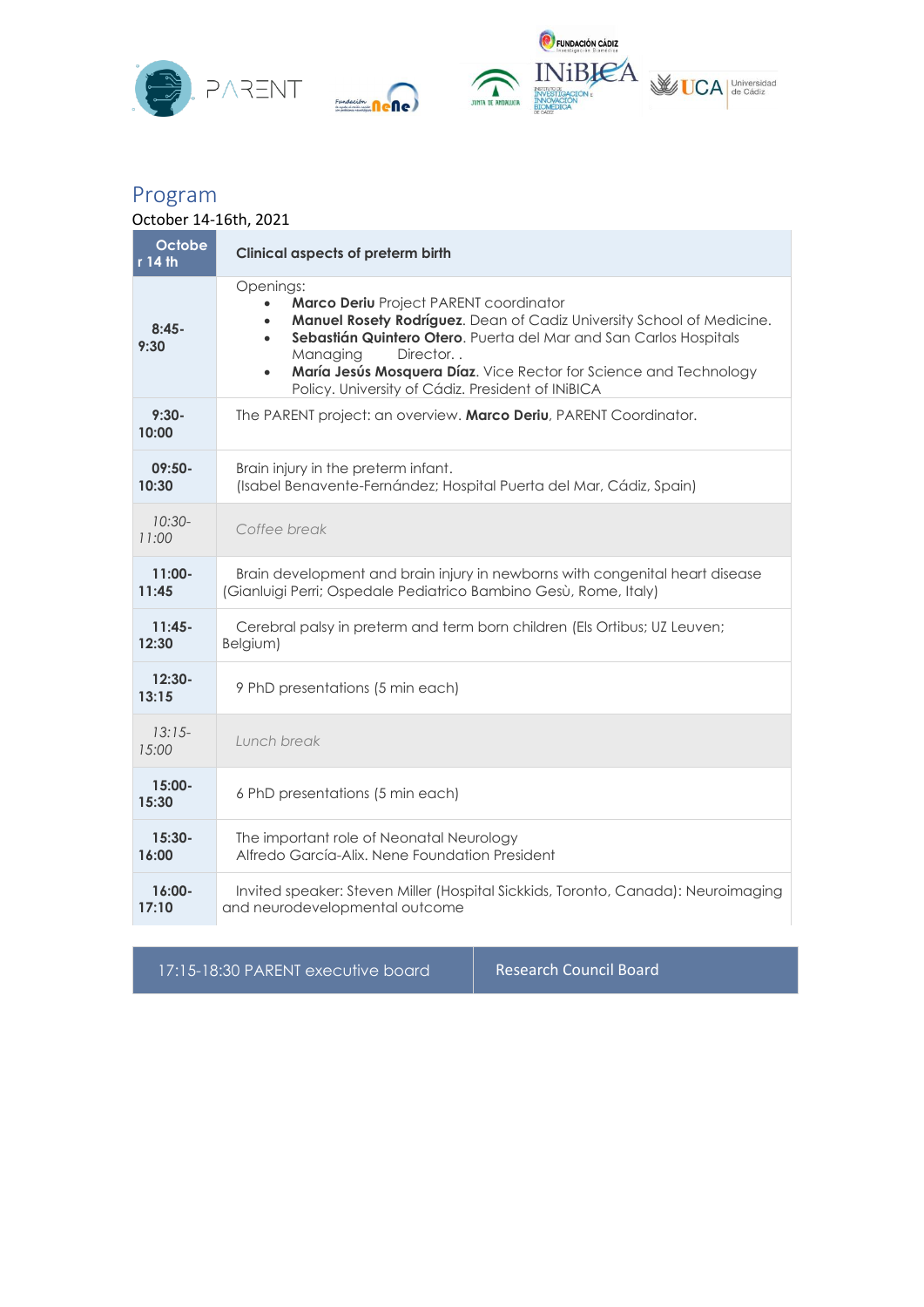





| October 15 th                                 | <b>Techniques used in PARENT</b>                                                                                                                                  |  |
|-----------------------------------------------|-------------------------------------------------------------------------------------------------------------------------------------------------------------------|--|
| $9:15 - 9:30$                                 | Welcome (Marco Deriu, Lionel C. Gontard)                                                                                                                          |  |
| $9:30 - 10.15$                                | Invited speaker: (Leonardo Franco. Full Professor Dept. of Languages and<br>Computer Science. University of Málaga: Applications of AI to Biomedicine             |  |
| 10:15-10.30                                   | Lionel C Gontard (UCA, Spain): Neonatal brain monitoring using<br>Ultrasound imaging and Computer Vision.                                                         |  |
| 10:30-10:45                                   | Thibo Billiet (Icometrix, Belgium): Crash course in diffusion MRI: from<br>acquisition to interpretation                                                          |  |
| 10:45 - 11:00                                 | Alexander Sadikov (NEUS Diagnostics, Slovenia): Computerized<br>neuropsychological test battery based on eye-tracking.                                            |  |
| $11:10-11:30$                                 | Coffee break + poster session (state-of-art; Project planning)                                                                                                    |  |
| 11:30-11:45                                   | Daniel Urda (UBU, Spain): Machine Learning to identify significant<br>biomarkers for early diagnose of NDD in premature infants.                                  |  |
| 11:45-12:00                                   | Umberto Michelucci (TOELT LLC, Switzerland): Artificial Intelligence<br>framework to model the ncRNAs biochemical pathway and predict the<br>target interactions. |  |
| 12:00-12:15                                   | Ángel Ruiz Zafra (UCA, Spain): Monitoring and Integrating Neonates<br>Behavioral and Physiological Parameters.                                                    |  |
| 12:15-12:30                                   | Andrea Buccoliero (GPI, Italy): In silico predictor of neurodevelopmental<br>trajectory starting from early diagnosis clinical data.                              |  |
| 12:30-12:45                                   | Giacomo di Benedetto (7HC, Italy): Software implementation to predict<br>Neuro developmental trajectories from clinical data.                                     |  |
| 12.45: 13:00                                  | Marco Deriu (POLITECNICO DI TORINO, Italy): Modelling ncRNA biochemical<br>pathways and to predict target interactions.                                           |  |
| 13:00-15:00                                   | Lunch break                                                                                                                                                       |  |
| 15:00-15:45                                   | Invited Speaker: Jessie Guo (Sickkids, Toronto, Canada): MRI in the<br>preterm: volumetric segmentation atlas & pipelines.                                        |  |
| 16:00-19:00 Working groups meetings (1h each) |                                                                                                                                                                   |  |